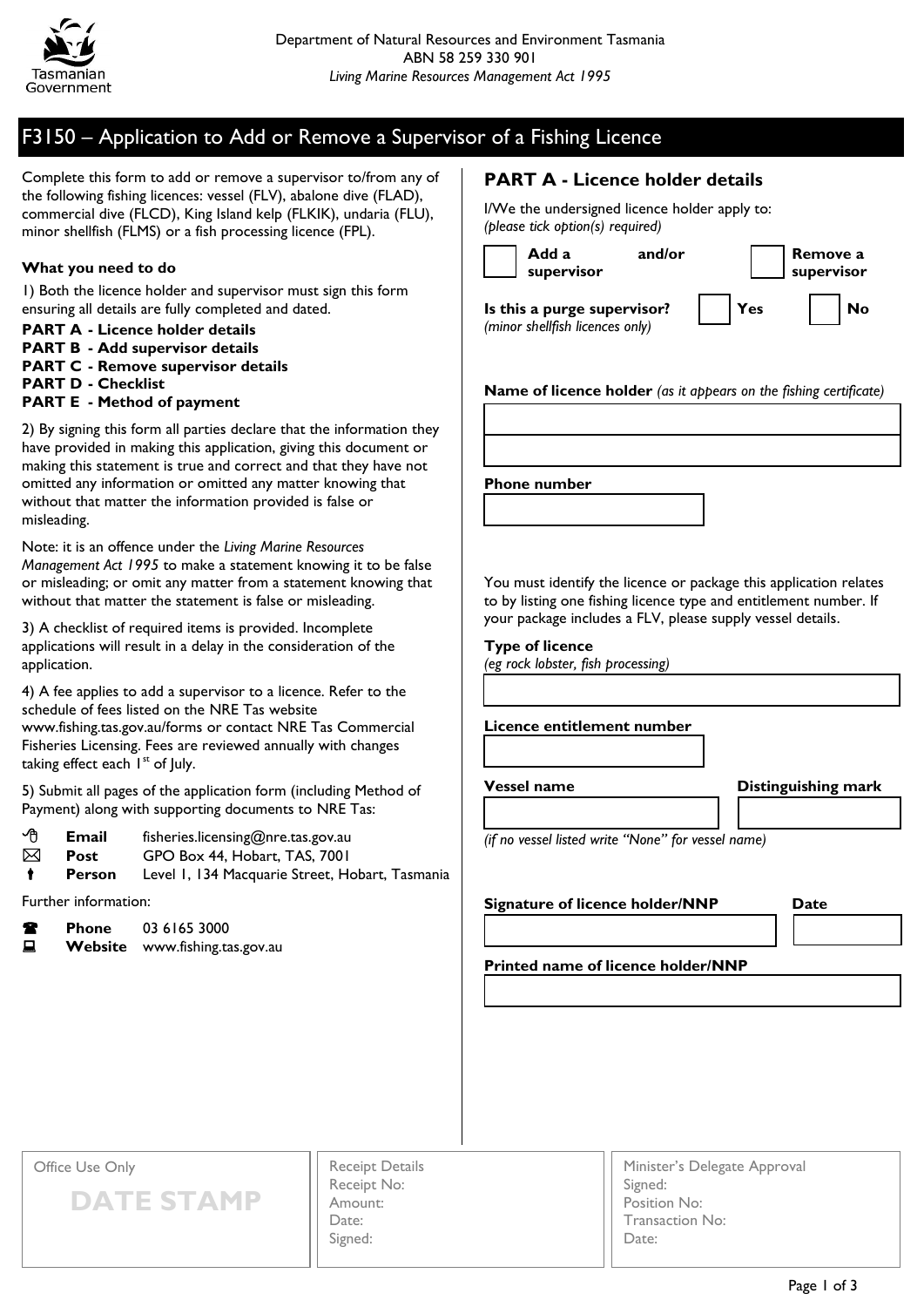

# F3150 – Application to Add or Remove a Supervisor of a Fishing Licence

# **PART B - Add supervisor details**

**Fish processing place/s and plant number/s** (*FPL only)*

**Name of supervisor**

**Date of birth**

**Residential address** *(new clients only)*

**Postal address** *(new clients only and if different from residential)*

**Phone number**

**Email address** *(new clients only)*

#### **Email consent** *(tick to consent)*

I consent to receive all commercial fishing related documents and invoices to the above email address. I acknowledge that I will not receive copies of the documents by the course of normal post.

**Signature of supervisor Date**

## **PART C - Remove supervisor details**

**Fish place/s and plant number/s** *(FPL only)*

#### **Name of supervisor**

**Phone number**

**Email address**

**Signature of supervisor Date**

# **PART D - Checklist**

#### **Add supervisor**

|                                            | Client | Office |
|--------------------------------------------|--------|--------|
|                                            | Use    | Use    |
| (presented at counter or a certified copy) |        |        |
|                                            |        |        |
| Queensland Offence History Request form    |        |        |
|                                            | N/A    |        |
|                                            |        |        |
| Check VMS notice to fit required           | N/A    |        |
|                                            | N/A    |        |

#### **Remove supervisor**